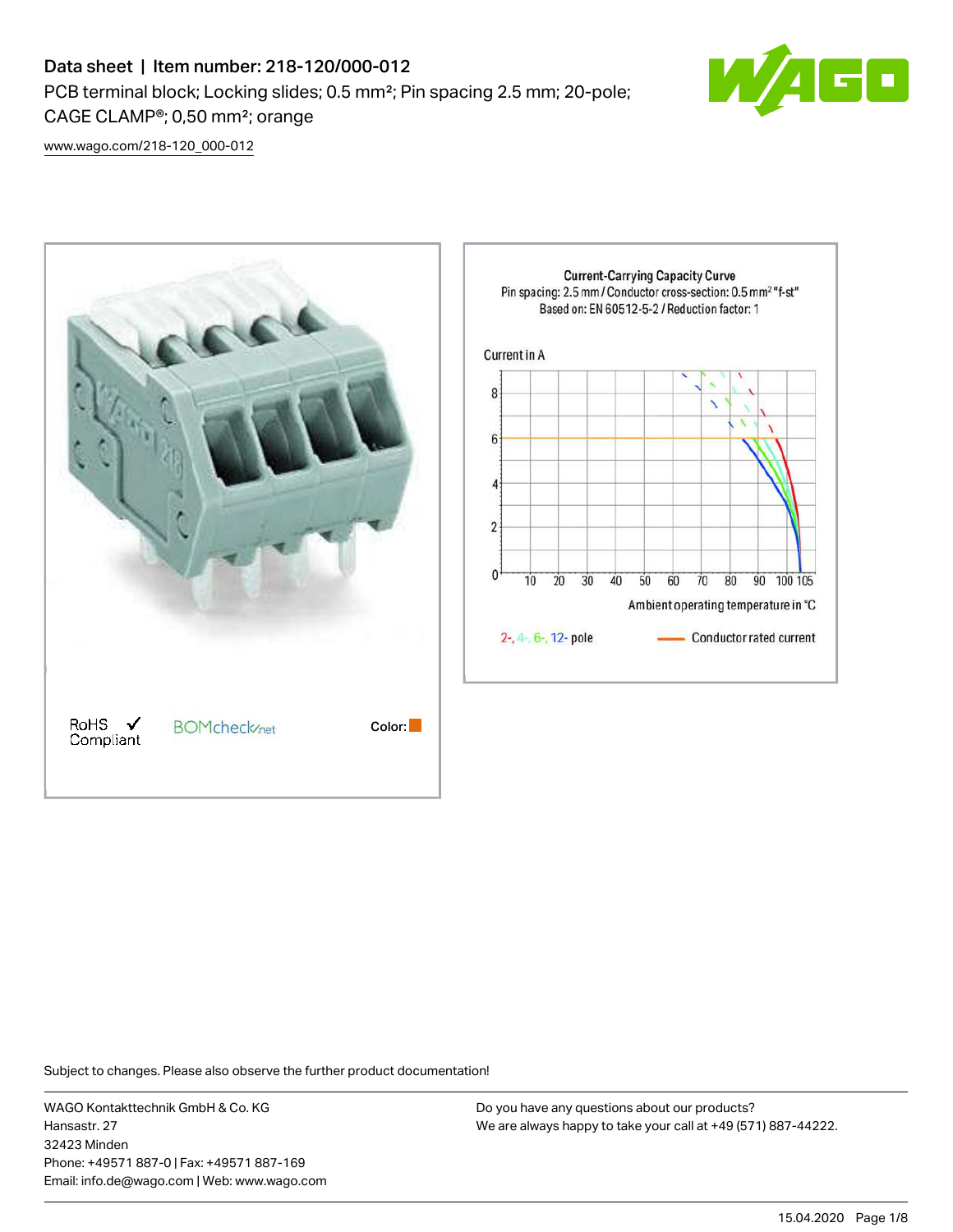



#### Item description

- П Terminal strips are just 8.1 mm tall and feature an innovative, locking slide-actuated CAGE CLAMP®
- $\blacksquare$ Several clamping units can be held open simultaneously
- П Easily terminate stranded conductors in

tight spaces (e.g., bus connectors)

#### Data Electrical data

### Ratings per IEC/EN 60664-1

| Ratings per                     | IEC/EN 60664-1 |
|---------------------------------|----------------|
| Rated voltage (III / 3)         | 80 V           |
| Rated impulse voltage (III / 3) | $2.5$ kV       |
| Rated voltage (III / 2)         | 160 V          |
| Rated impulse voltage (III / 2) | $2.5$ kV       |
| Rated voltage (II / 2)          | 320 V          |
| Rated impulse voltage (II / 2)  | $2.5$ kV       |
| Rated current                   | 6A             |

Subject to changes. Please also observe the further product documentation!

WAGO Kontakttechnik GmbH & Co. KG Hansastr. 27 32423 Minden Phone: +49571 887-0 | Fax: +49571 887-169 Email: info.de@wago.com | Web: www.wago.com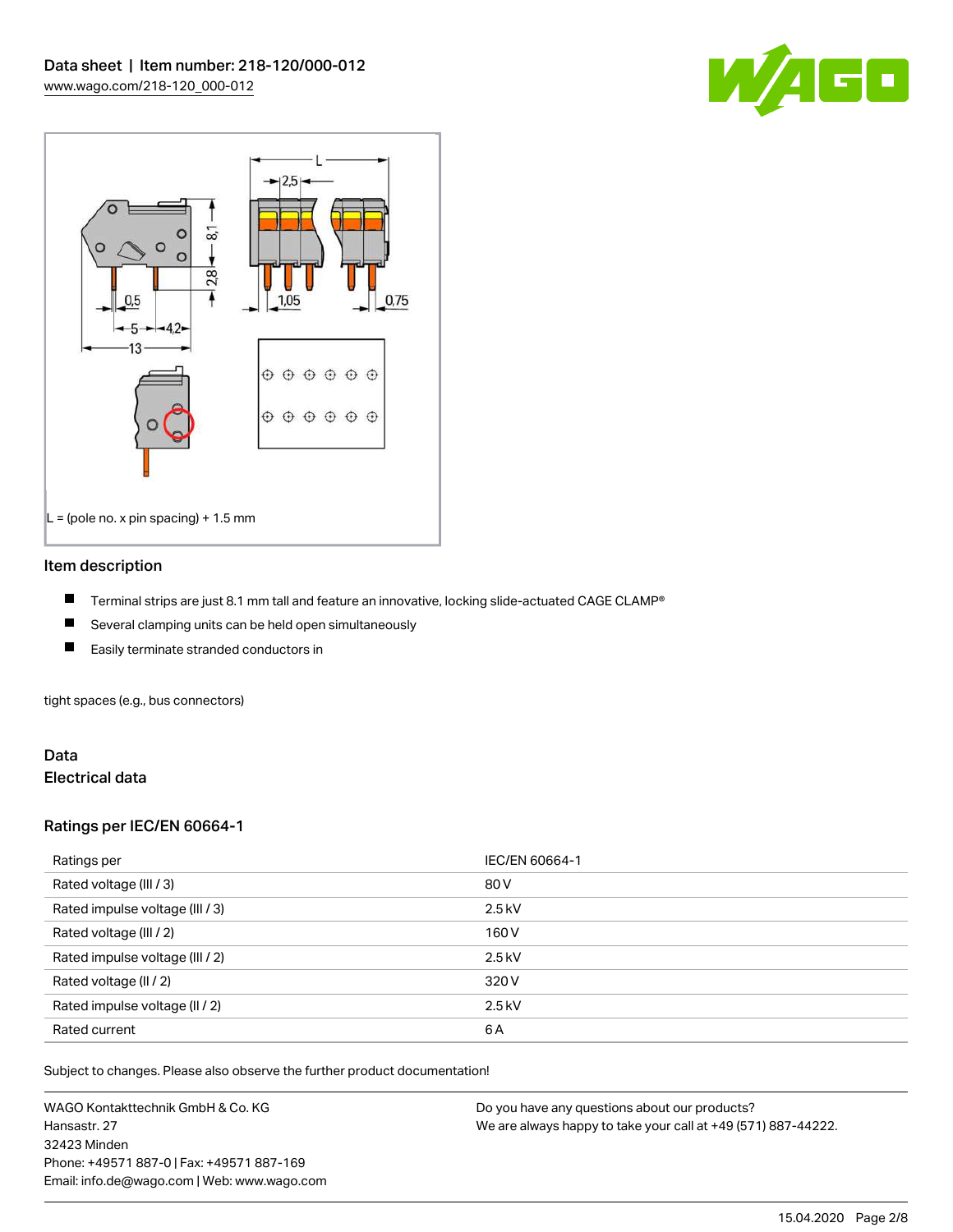

Legend (ratings) (III / 2) ≙ Overvoltage category III / Pollution degree 2

### Approvals per UL 1059

| Rated voltage UL (Use Group B) | 150 V          |
|--------------------------------|----------------|
| Rated current UL (Use Group B) |                |
| Approvals per                  | <b>UL 1059</b> |

## Approvals per CSA

| Rated voltage CSA (Use Group B) | 150 V |
|---------------------------------|-------|
| Rated current CSA (Use Group B) |       |

## Connection data

| Connection technology                                       | CAGE CLAMP®                                                              |
|-------------------------------------------------------------|--------------------------------------------------------------------------|
| Actuation type                                              | Slider                                                                   |
| Solid conductor                                             | $0.080.5$ mm <sup>2</sup> / 28  20 AWG                                   |
| Fine-stranded conductor                                     | $0.080.5$ mm <sup>2</sup> / 28  20 AWG                                   |
| Fine-stranded conductor with ferrule with plastic collar    | $0.25$ mm <sup>2</sup>                                                   |
| Fine-stranded conductor with ferrule without plastic collar | $0.25$ mm <sup>2</sup>                                                   |
| Strip length                                                | $56$ mm $/ 0.20.24$ inch                                                 |
| Conductor entry angle to the PCB                            | $40^{\circ}$                                                             |
| No. of poles                                                | 20                                                                       |
| Total number of connection points                           | 20                                                                       |
| Total number of potentials                                  | 20                                                                       |
| Number of connection types                                  | 1                                                                        |
| Number of levels                                            | 1                                                                        |
| Note (conductor cross-section)                              | Terminating 0.75 mm <sup>2</sup> /18 AWG conductors is possible; however |
|                                                             | insulation diameter allows only every other clamping unit to be          |
|                                                             | terminated with this conductor size.                                     |

# Geometrical Data

| Pin spacing             | 2,5 mm / 0.098 inch  |
|-------------------------|----------------------|
| Width                   | 51,5 mm / 2.028 inch |
| Height                  | 10,9 mm / 0.429 inch |
| Height from the surface | 8,1 mm / 0.319 inch  |
| Depth                   | 13 mm / 0.512 inch   |
| Solder pin length       | $2.8$ mm             |
| Solder pin dimensions   | $0.5 \times 0.75$ mm |

Subject to changes. Please also observe the further product documentation!

WAGO Kontakttechnik GmbH & Co. KG Hansastr. 27 32423 Minden Phone: +49571 887-0 | Fax: +49571 887-169 Email: info.de@wago.com | Web: www.wago.com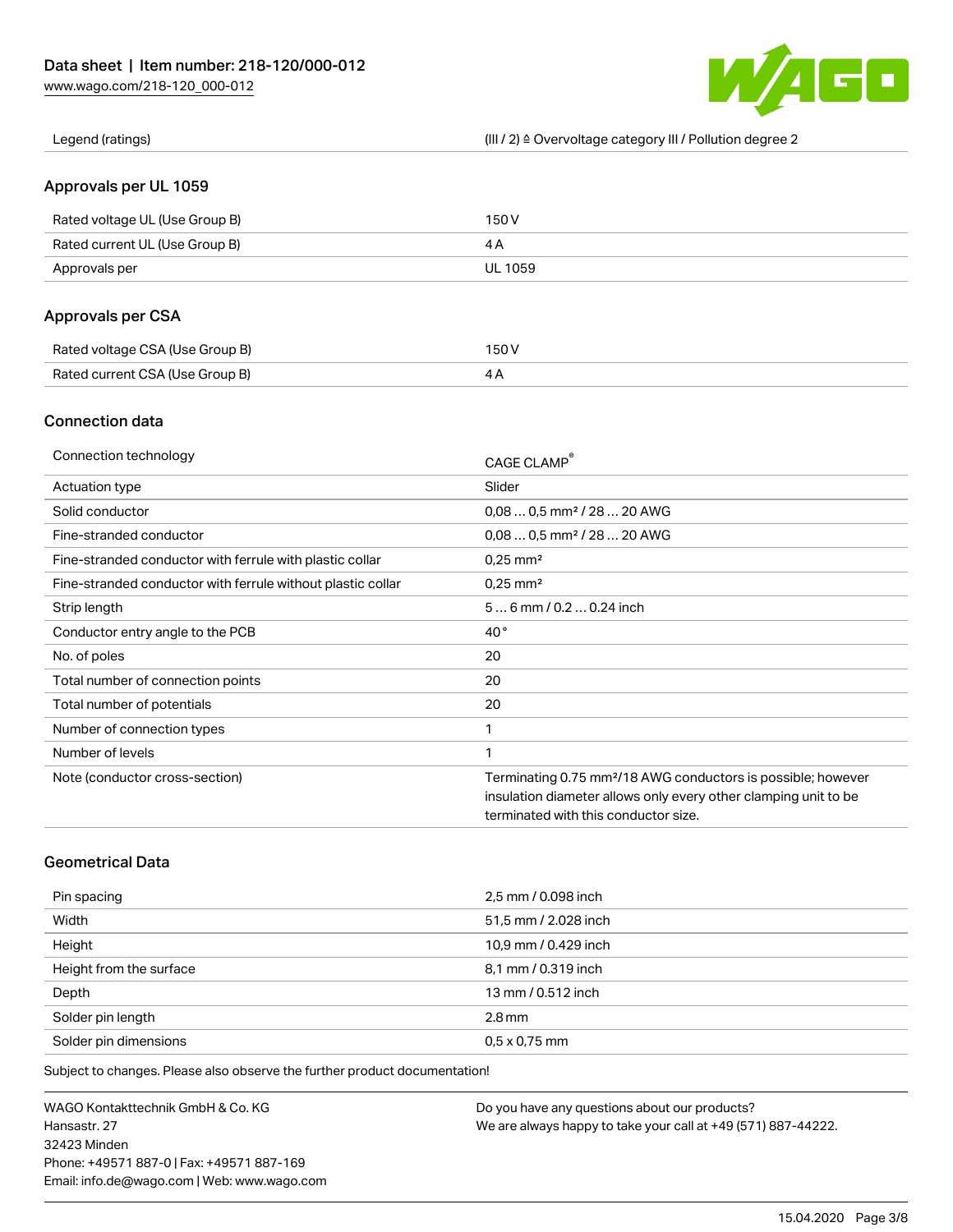

| Drilled hole diameter (tolerance) | $(+0,1)$ mm |
|-----------------------------------|-------------|
|-----------------------------------|-------------|

### PCB contact

| PCB contact                         | THT                                      |
|-------------------------------------|------------------------------------------|
| Solder pin arrangement              | over the entire terminal strip (in-line) |
| Number of solder pins per potential |                                          |

# Material Data

| Color                       | orange                                |
|-----------------------------|---------------------------------------|
| Material group              |                                       |
| Insulating material         | Polyamide 66 (PA 66)                  |
| Flammability class per UL94 | V <sub>0</sub>                        |
| Clamping spring material    | Chrome nickel spring steel (CrNi)     |
| Contact material            | Electrolytic copper $(E_{\text{Cl}})$ |
| Contact plating             | tin-plated                            |
| Fire load                   | $0.083$ MJ                            |
| Weight                      | 6.5 <sub>g</sub>                      |
|                             |                                       |

## Environmental Requirements

# Commercial data

| $D_{20}$<br>aina type | BOX |
|-----------------------|-----|
| <b>GTIN</b>           |     |

# Approvals / Certificates

#### Country specific Approvals

| Logo                | Approval                               | <b>Additional Approval Text</b> | Certificate<br>name |
|---------------------|----------------------------------------|---------------------------------|---------------------|
| <b>R</b>            | <b>CSA</b><br>DEKRA Certification B.V. | C22.2 No. 158                   | 1565656             |
| <b>UL-Approvals</b> |                                        |                                 |                     |

#### Logo Approval And American Additional Approval Text **Certificate** name

Subject to changes. Please also observe the further product documentation!

| WAGO Kontakttechnik GmbH & Co. KG           | Do you have any questions about our products?                 |
|---------------------------------------------|---------------------------------------------------------------|
| Hansastr. 27                                | We are always happy to take your call at +49 (571) 887-44222. |
| 32423 Minden                                |                                                               |
| Phone: +49571 887-0   Fax: +49571 887-169   |                                                               |
| Email: info.de@wago.com   Web: www.wago.com |                                                               |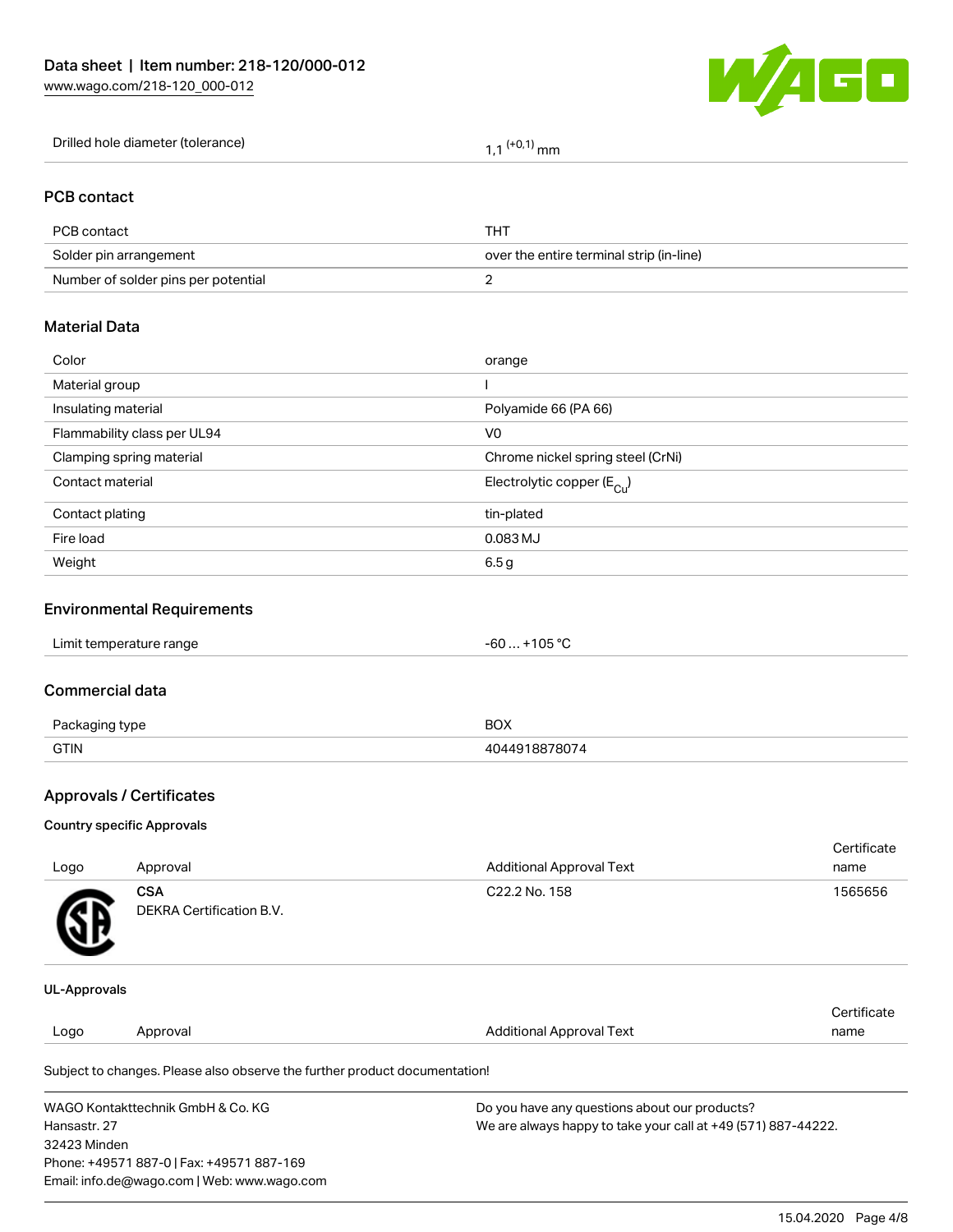



UL 1059 20190630-E45172

Counterpart

# Compatible products

| ferrule |                                                                                                                                                                                                 |                                  |
|---------|-------------------------------------------------------------------------------------------------------------------------------------------------------------------------------------------------|----------------------------------|
|         | Item no.: 216-131<br>Ferrule; Sleeve for 0.25 mm <sup>2</sup> / AWG 24; uninsulated; electro-tin plated                                                                                         | www.wago.com/216-131             |
|         | Item no.: 216-151<br>Ferrule; Sleeve for 0.25 mm <sup>2</sup> / AWG 24; uninsulated; electro-tin plated                                                                                         | www.wago.com/216-151             |
|         | Item no.: 216-301<br>Ferrule; Sleeve for 0.25 mm <sup>2</sup> / AWG 24; insulated; electro-tin plated; yellow                                                                                   | www.wago.com/216-301             |
|         | Item no.: 216-321<br>Ferrule; Sleeve for 0.25 mm <sup>2</sup> / AWG 24; insulated; electro-tin plated; yellow                                                                                   | www.wago.com/216-321             |
| check   |                                                                                                                                                                                                 |                                  |
|         | Item no.: 735-500<br>Test pin; 1 mm Ø; with solder connection for test wire                                                                                                                     | www.wago.com/735-500             |
|         | Marking accessories                                                                                                                                                                             |                                  |
|         | Item no.: 210-331/250-202<br>Marking strips; as a DIN A4 sheet; MARKED; 1-16 (400x); Height of marker strip: 2.3 mm/0.091 in; Strip<br>length 182 mm; Horizontal marking; Self-adhesive; white  | www.wago.com/210-331<br>/250-202 |
|         | Item no.: 210-331/250-204<br>Marking strips; as a DIN A4 sheet; MARKED; 17-32 (400x); Height of marker strip: 2.3 mm/0.091 in; Strip<br>length 182 mm; Horizontal marking; Self-adhesive; white | www.wago.com/210-331<br>/250-204 |
|         | Item no.: 210-331/250-206<br>Marking strips; as a DIN A4 sheet; MARKED; 33-48 (400x); Height of marker strip: 2.3 mm/0.091 in; Strip<br>length 182 mm; Horizontal marking; Self-adhesive; white | www.wago.com/210-331<br>/250-206 |
|         | Item no.: 210-331/250-207<br>Marking strips; as a DIN A4 sheet; MARKED; 1-48 (100x); Height of marker strip: 2.3 mm/0.091 in; Strip<br>length 182 mm; Horizontal marking; Self-adhesive; white  | www.wago.com/210-331<br>/250-207 |
| tools   |                                                                                                                                                                                                 |                                  |

Subject to changes. Please also observe the further product documentation!

WAGO Kontakttechnik GmbH & Co. KG Hansastr. 27 32423 Minden Phone: +49571 887-0 | Fax: +49571 887-169 Email: info.de@wago.com | Web: www.wago.com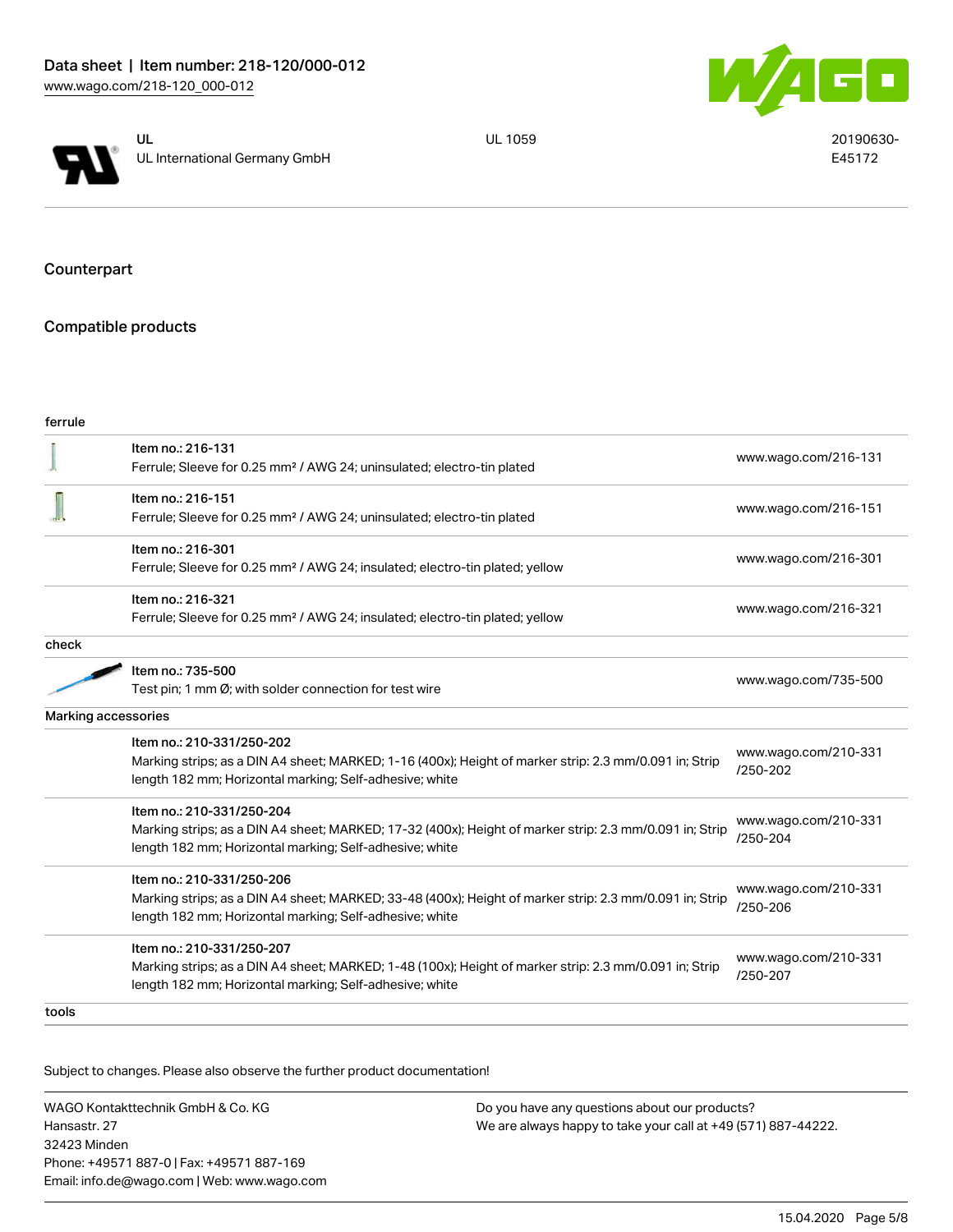

|                              | Item no.: 210-647<br>Operating tool; Blade: 2.5 x 0.4 mm; with a partially insulated shaft                                                                             |             | www.wago.com/210-647 |          |  |
|------------------------------|------------------------------------------------------------------------------------------------------------------------------------------------------------------------|-------------|----------------------|----------|--|
|                              | Item no.: 210-719<br>Operating tool; Blade: 2.5 x 0.4 mm; with a partially insulated shaft                                                                             |             | www.wago.com/210-719 |          |  |
| <b>Downloads</b>             |                                                                                                                                                                        |             |                      |          |  |
|                              | <b>Documentation</b>                                                                                                                                                   |             |                      |          |  |
|                              | <b>Additional Information</b>                                                                                                                                          |             |                      |          |  |
|                              | Technical explanations                                                                                                                                                 | Apr 3, 2019 | pdf<br>3.6 MB        | Download |  |
| CAD data                     | CAD/CAE-Data                                                                                                                                                           |             |                      |          |  |
| 2D/3D Models 218-120/000-012 |                                                                                                                                                                        | <b>URL</b>  | Download             |          |  |
| <b>PCB Design</b>            |                                                                                                                                                                        |             |                      |          |  |
|                              | Symbol and Footprint 218-120/000-012                                                                                                                                   |             | URL                  | Download |  |
|                              | CAx data for your PCB design, consisting of "schematic symbols and PCB footprints",<br>allow easy integration of the WAGO component into your development environment. |             |                      |          |  |
|                              | Supported formats:                                                                                                                                                     |             |                      |          |  |
| L                            | Accel EDA 14 & 15                                                                                                                                                      |             |                      |          |  |
| $\overline{\phantom{a}}$     | Altium 6 to current version                                                                                                                                            |             |                      |          |  |
| ш                            | Cadence Allegro                                                                                                                                                        |             |                      |          |  |
| п                            | DesignSpark                                                                                                                                                            |             |                      |          |  |
| п                            | Eagle Libraries                                                                                                                                                        |             |                      |          |  |
| ш                            | KiCad                                                                                                                                                                  |             |                      |          |  |
| ш                            | <b>Mentor Graphics BoardStation</b>                                                                                                                                    |             |                      |          |  |
|                              | Mentor Graphics Design Architect                                                                                                                                       |             |                      |          |  |
| L                            | Mentor Graphics Design Expedition 99 and 2000                                                                                                                          |             |                      |          |  |
| H.                           | OrCAD 9.X PCB and Capture                                                                                                                                              |             |                      |          |  |
| п                            | PADS PowerPCB 3, 3.5, 4.X, and 5.X                                                                                                                                     |             |                      |          |  |
| ш                            | PADS PowerPCB and PowerLogic 3.0                                                                                                                                       |             |                      |          |  |
| ш                            | PCAD 2000, 2001, 2002, 2004, and 2006                                                                                                                                  |             |                      |          |  |
| ш                            | Pulsonix 8.5 or newer                                                                                                                                                  |             |                      |          |  |
|                              |                                                                                                                                                                        |             |                      |          |  |

**STL** 

Subject to changes. Please also observe the further product documentation!

WAGO Kontakttechnik GmbH & Co. KG Hansastr. 27 32423 Minden Phone: +49571 887-0 | Fax: +49571 887-169 Email: info.de@wago.com | Web: www.wago.com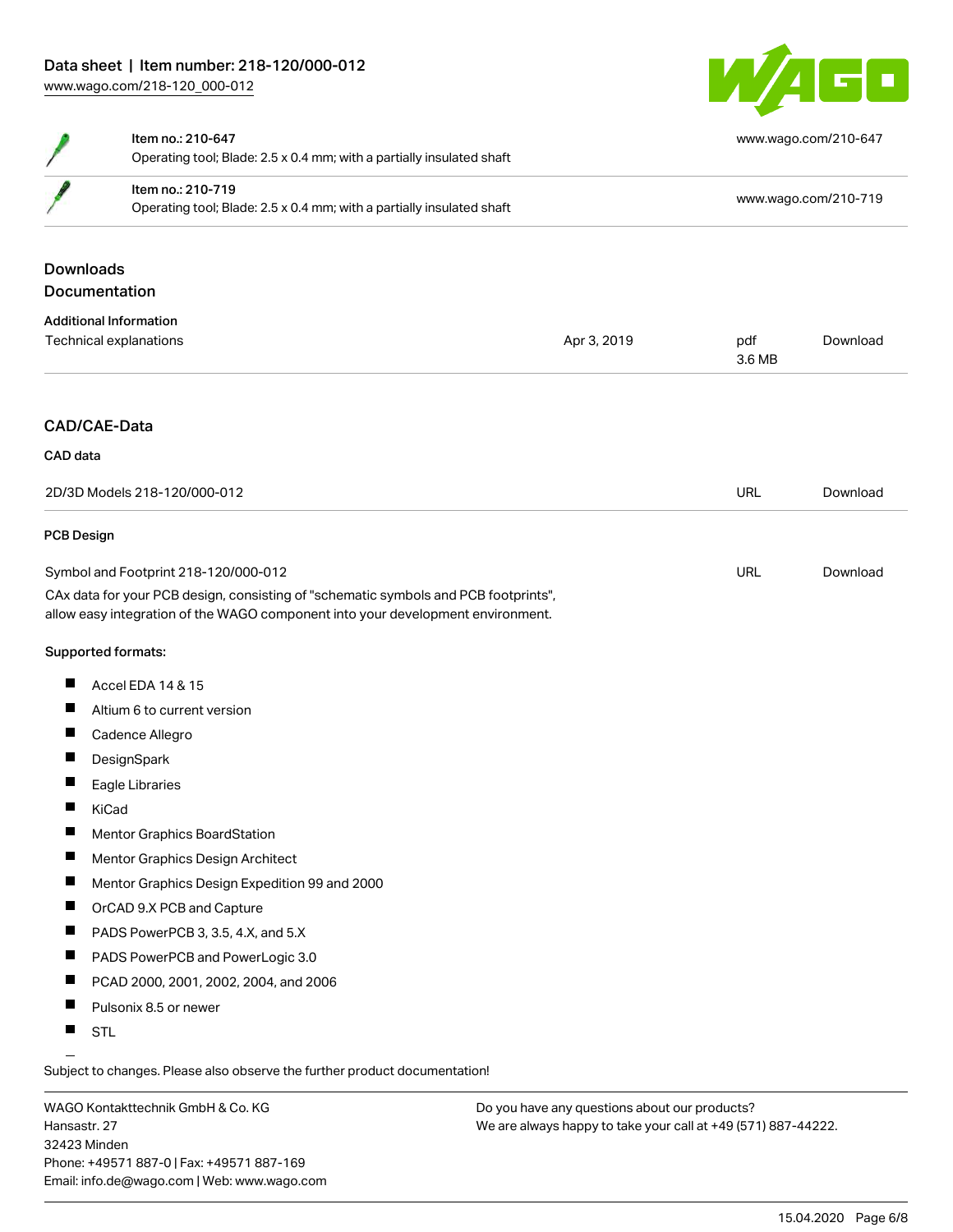- $\blacksquare$ 3D STEP
- $\blacksquare$ TARGET 3001!
- $\blacksquare$ View Logic ViewDraw
- $\blacksquare$ Quadcept
- П Zuken CadStar 3 and 4
- П Zuken CR-5000 and CR-8000

PCB Component Libraries (EDA), PCB CAD Library Ultra Librarian

## Installation Notes

#### Conductor termination



Terminating stranded conductors in confined spaces requires a great deal of patience, unless you use the new 218 Series PCB Terminal Strips. The clamping units of these strips can be held open during termination process via integrated locking slide.



Terminating 0.75 mm² (18 AWG) conductors is possible; however, insulation diameter allows only every other clamping unit to be terminated with this conductor size.



Conductor termination: To momentarily open the clamping unit, use screwdriver and then insert a stripped conductor. To open clamping unit for an extended period, move locking slide toward conductor entry hole. Then fully insert stripped conductor and move locking slide back to original position (also possible to perform with fingernail).

Subject to changes. Please also observe the further product documentation!

WAGO Kontakttechnik GmbH & Co. KG Hansastr. 27 32423 Minden Phone: +49571 887-0 | Fax: +49571 887-169 Email: info.de@wago.com | Web: www.wago.com